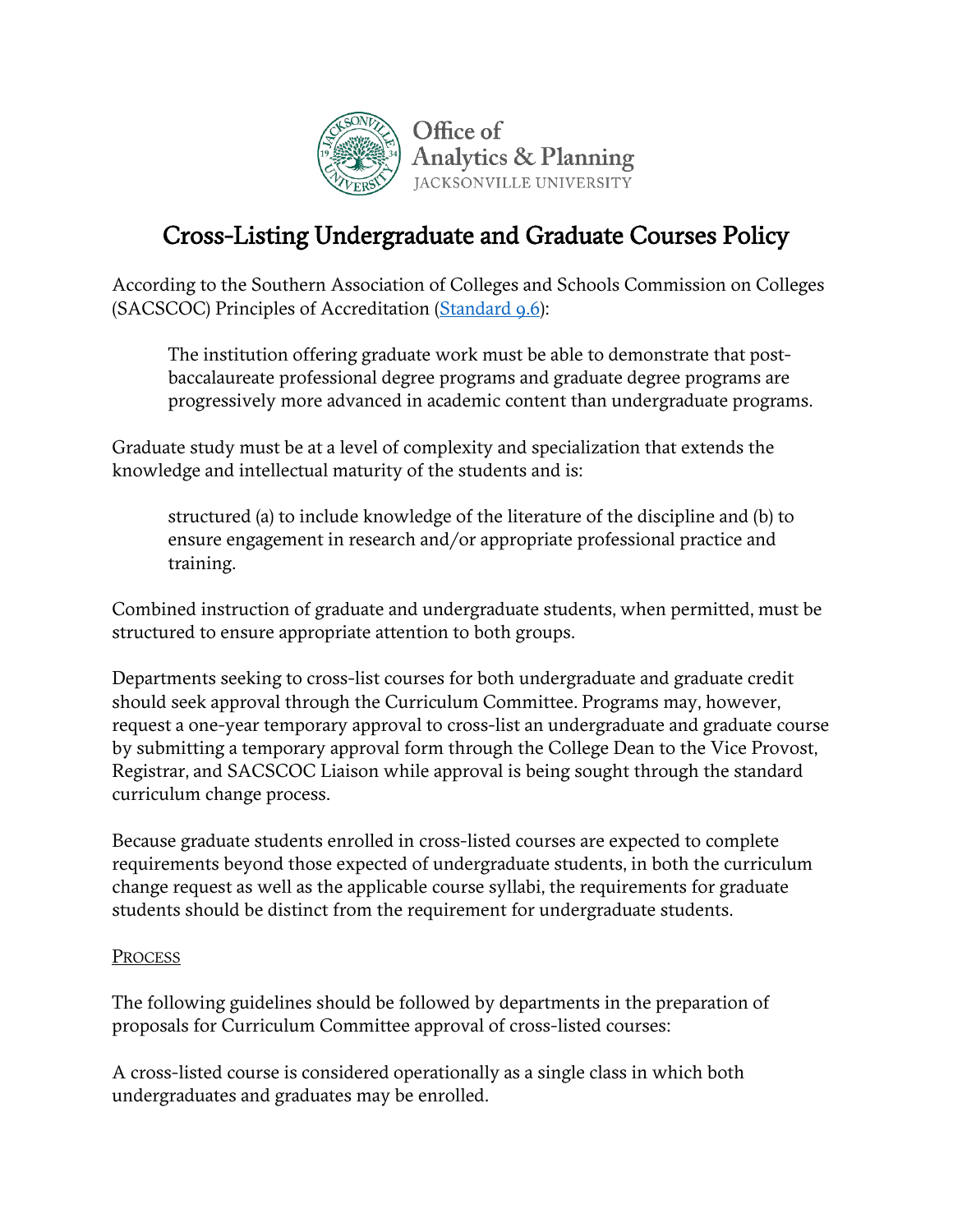Cross-listed courses have one instructor of record who meets the Faculty Credential Guidelines established by SACSCOC and the University for faculty teaching master's and doctoral level courses (Standard 6.2.a). Cross-listed courses be taught at the same time, at same place, and on the same topic with the same CIP code.

The requirements and expectations for students in each course are identified in a separate syllabus. The graduate syllabus must include clearly identified evidence of substantially greater expectations and student learning outcomes which operate at an upper level of higher order thinking for graduate students. These additional expectations should include requirements, such as: different and/or additional reading requirements; different and/or additional writing assignments; different and/or additional research projects (e.g., projects of greater complexity).

The instructor of cross-listed courses must meet the SACSCOC and University requirements for graduate faculty. When circumstances, such as adequate enrollment, justify teaching each of the cross-listed courses as separate classes, the instructor for the graduate level class must meet the SACSCOC and University requirements for graduate faculty. The structure of cross-listed courses cannot be construed as a means by which an instructor of record for the undergraduate course, who does not hold the terminal degree, provides the majority of instruction for graduate students enrolled in the graduate course.